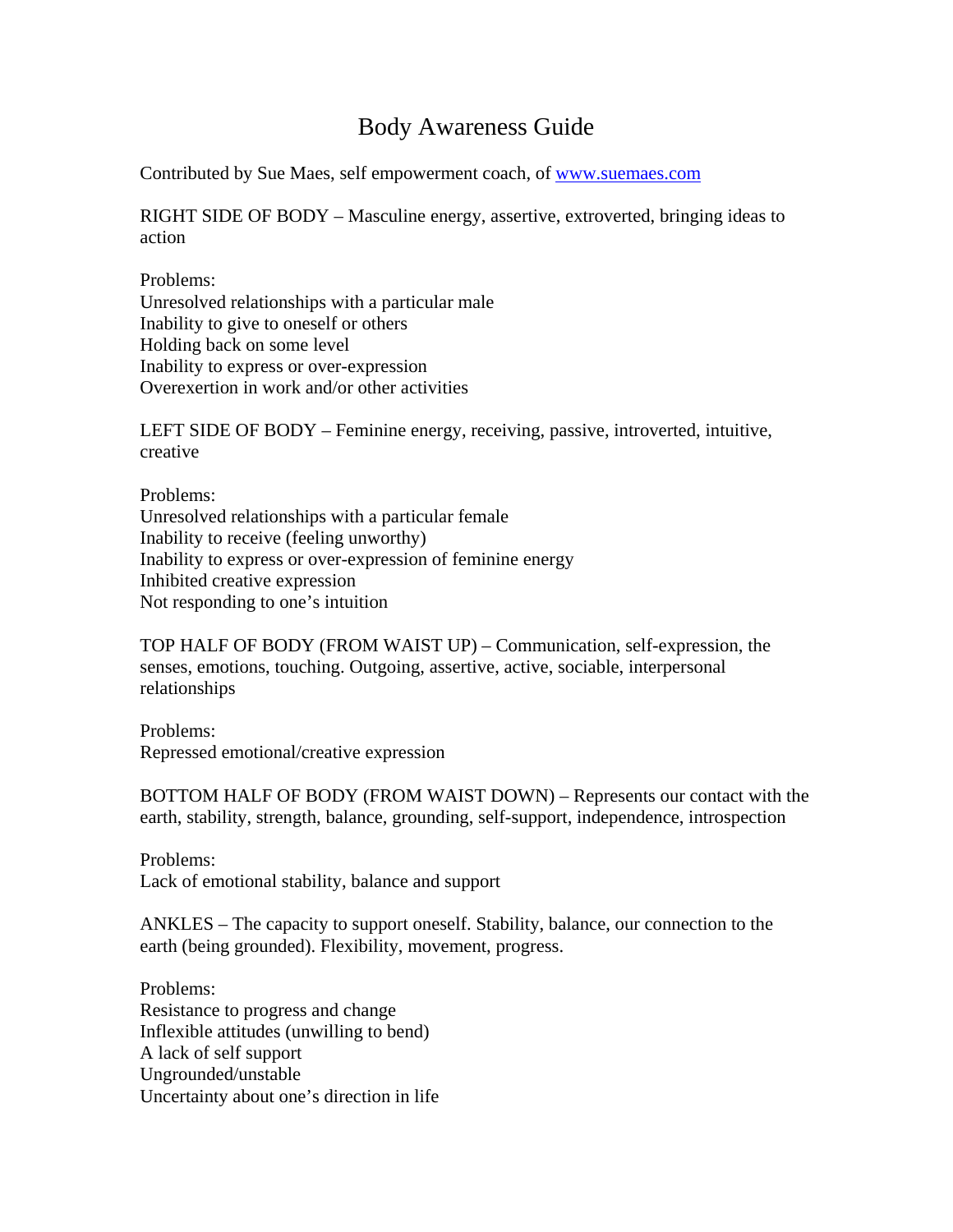BACK/SPINE – Strength, stability, uprightness, and determination in the body, mind and spirit. Support, self esteem, responsibility. The ability to support ideas and projects.

## Problems:

Feeling a lack of emotional support and/or personal strength Carrying too much responsibility, depending too much on others for support Carrying the "heavy burden" or one's own negative and materialistic thoughts Repressed feelings and fears can manifest as pain, tension (holding back) Lower back pain may indicate repressed sexuality, anger, and/or financial worries

## BLADDER – Associated with issues of control

Problems:

Trying to control or "hold back" emotions Desires that need to be expressed, holding onto old ideas that need to be "eliminated," a need to let go and flow with life Feeling out of control emotionally, or "pissed off" at someone or something A need for approval, lack of confidence, feeling weary/tired, shyness Feeling ineffective

BLOOD – The blood brings vitality to cells, tissues, and organs

Problems: A lack of joy and enthusiasm with life (discouraged) Skepticism Selfishness Unresolved issues with a member or members of one's blood relations Toxicity in the blood can result from negative/destructive thinking

BONES – The framework, foundation and support of our physical/emotional/mental structure. The ability to support ourselves. Strength, power, and integrity.

Problems:

A need to become more solid, stable, and grounded in relation to ourselves and life Lack of internal support or strength Rebellion Lack of personal integrity

BREASTS (FEMALE) – Nurturing, giving, love and mothering. Strongly connected to a woman's self-image, feelings about her own femininity, and issues related to motherhood.

## Problems:

Over-mothering, unwilling to provide nourishment or nurturing physically or emotionally, to self especially

Frustrated desires related to childbearing, overly forceful attitudes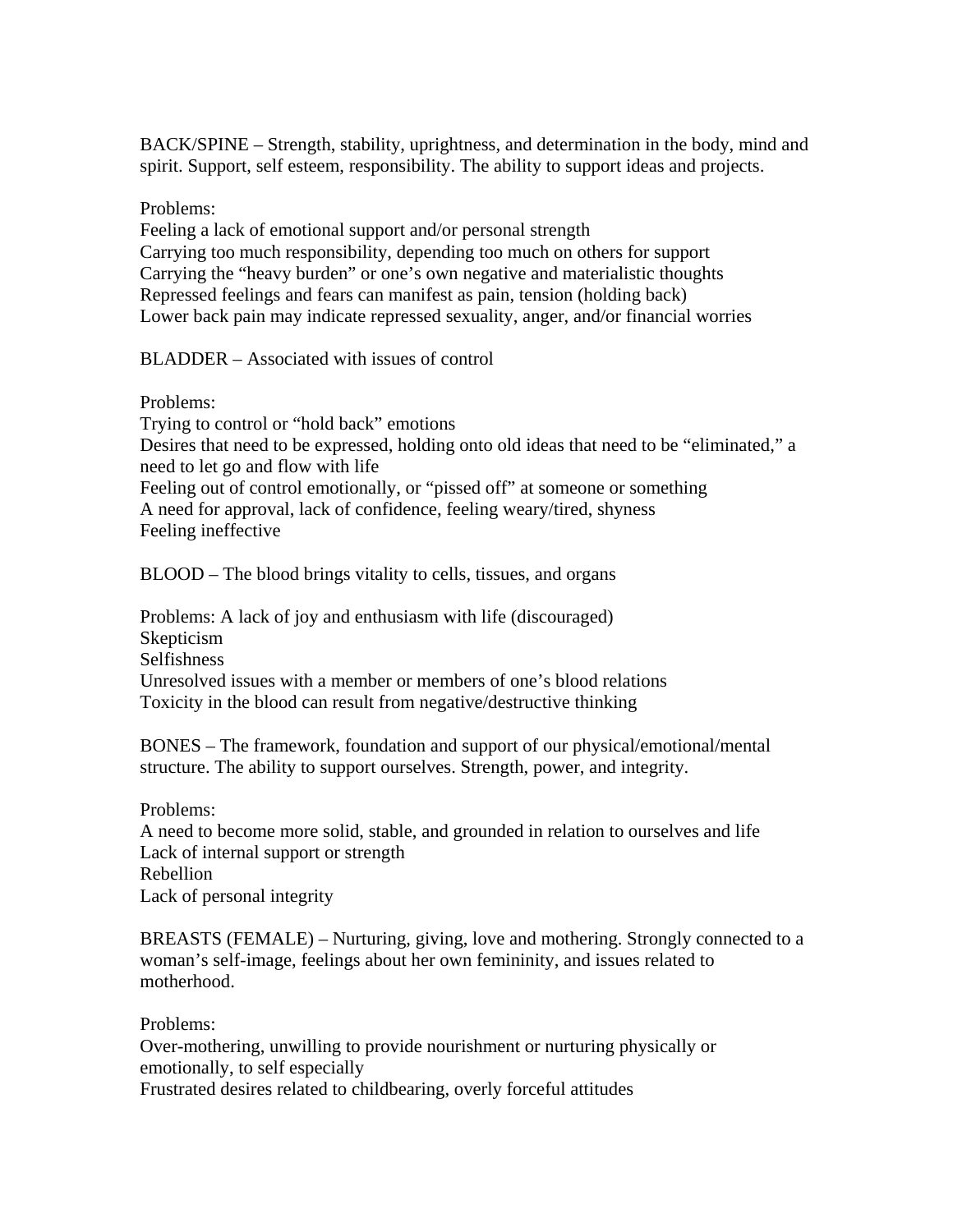Feelings of inadequacy as a woman Feeling misjudged and/or misunderstood/not respected

COLON – Elimination of that which is no longer necessary. Issues related to control and materiality.

Problems: Holding on too tightly to people, material things, or the past Guilt, bitterness, doubt Cynicism, envy, over-controlled attitudes Feeling cut-off, lonely, or left out, unwillingness to let go Repressed rage Fear of rejection Long-standing repressed emotions Financial worries and feelings of scarcity

EARS – The capacity to hear and listen. Willingness to perceive the true messages of life. Being open and willing to hear and consider other's opinions.

Problems: A persistent refusal to hear truth, avoidance of issues considered upleasant Refusal to hear other points of view, lack of enthusiasm Guilt, irresponsibility, emotional repression Unsupportiveness Vindictiveness

EYES – The capacity to see life and its issues clearly. Willingness to be open and make contact with people and the world around us. When we are open our eyes become a clear channel through which our heart and soul find expression. Excellent sight is the physical counterpart of clear spiritual perception.

Problems: A persistent refusal to see truth Emotional repression Low self esteem Feeling abandoned, unsuccessful, or overwhelmed Lack of motivation Fear of intimacy Fear of what's "out there" and/or what's inside oneself FAR SIGHTED: Too extroverted, avoidance of one's own self development Procrastination Fear of being close with others Living in the future and neglecting the present Not wanting to look at or take responsibility for what one has created NEAR SIGHTED: Introspective Shy, refusal to look at or lack responsibility for creating positive goals or one's future Choosing not to see any further than one's own limited beliefs, inability to see the big picture, failure to acknowledge the spiritual significance of life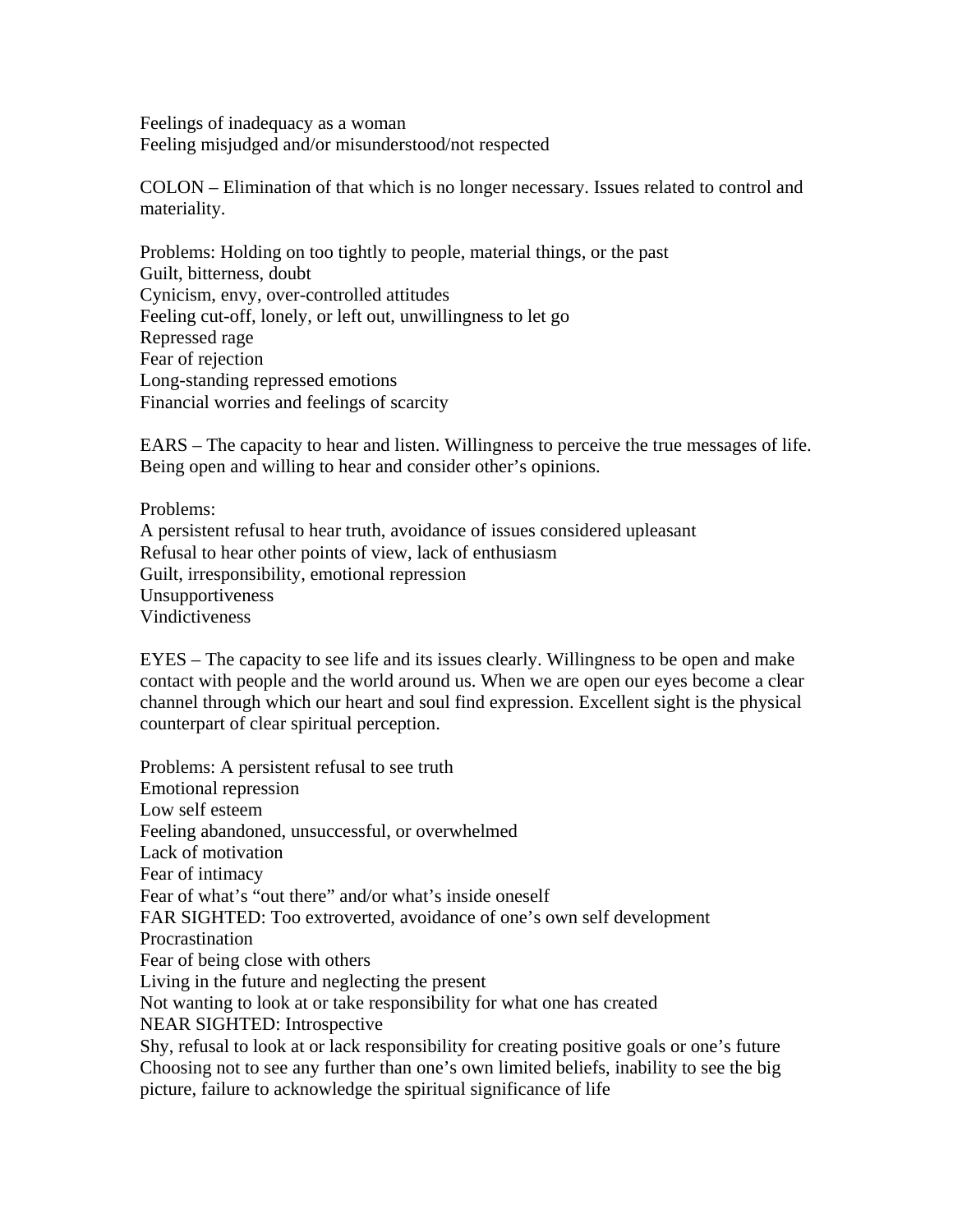FACE – Reflects attitudes about oneself and life. Self image, ego, self expression and emotional history

### Problems:

The ability to face ourselves and the issues of life with honesty and integrity

FEET – Understanding balance, self support, stability, motivation. Being grounded and connected to the earth. The foundation of one's body. Stepping into new experiences. Taking the necessary steps forward (emotionally, mentally or spiritually). The ability to stand on one's own feet.

#### Problems:

Fear of stepping into new and different experiences in life Not being grounded, out of contact with reality, lack of motivation Fear of being true to self Unsure of one's role in life (lack of identity) Being too tired (emotionally or mentally) to move forward

FINGERS – Like the hands, fingers represent the capacity to do, to grasp and to handle life's experiences. They are an extension of the love of the heart and creativity of the mind. Fingers represent taking responsibility, giving and receiving, the ability to feel

Problems: Will-power, strength, issues of control, steadiness of purpose, the conscious mind INDEX FINGER: the ego, pride, judgment, power, authority, ambition, leadership MIDDLE FINGER: Balance, introspection, religion, philosophy, service, responsibility RING FINGER: Relationships, emotions, heart, creativity, sociability, adaptability LITTLE FINGER: Mental/physical communication and expression, the subconscious

GENITALS **-** One's relationship to sexuality and interpersonal sexual relationships. Courage, willpower, achievement. Issues of power and assertiveness. The seat of sensation and the life force The ability to give and receive pleasure.

Problems: Misuse of or excessive focus on sex Indulging in pleasure and sensation at the expense of one's true feelings Unwillingness to channel energy into outlets of creative expression other than Sex Selfishness, greed Deception lack of affection Feeling unproductive Repressed emotions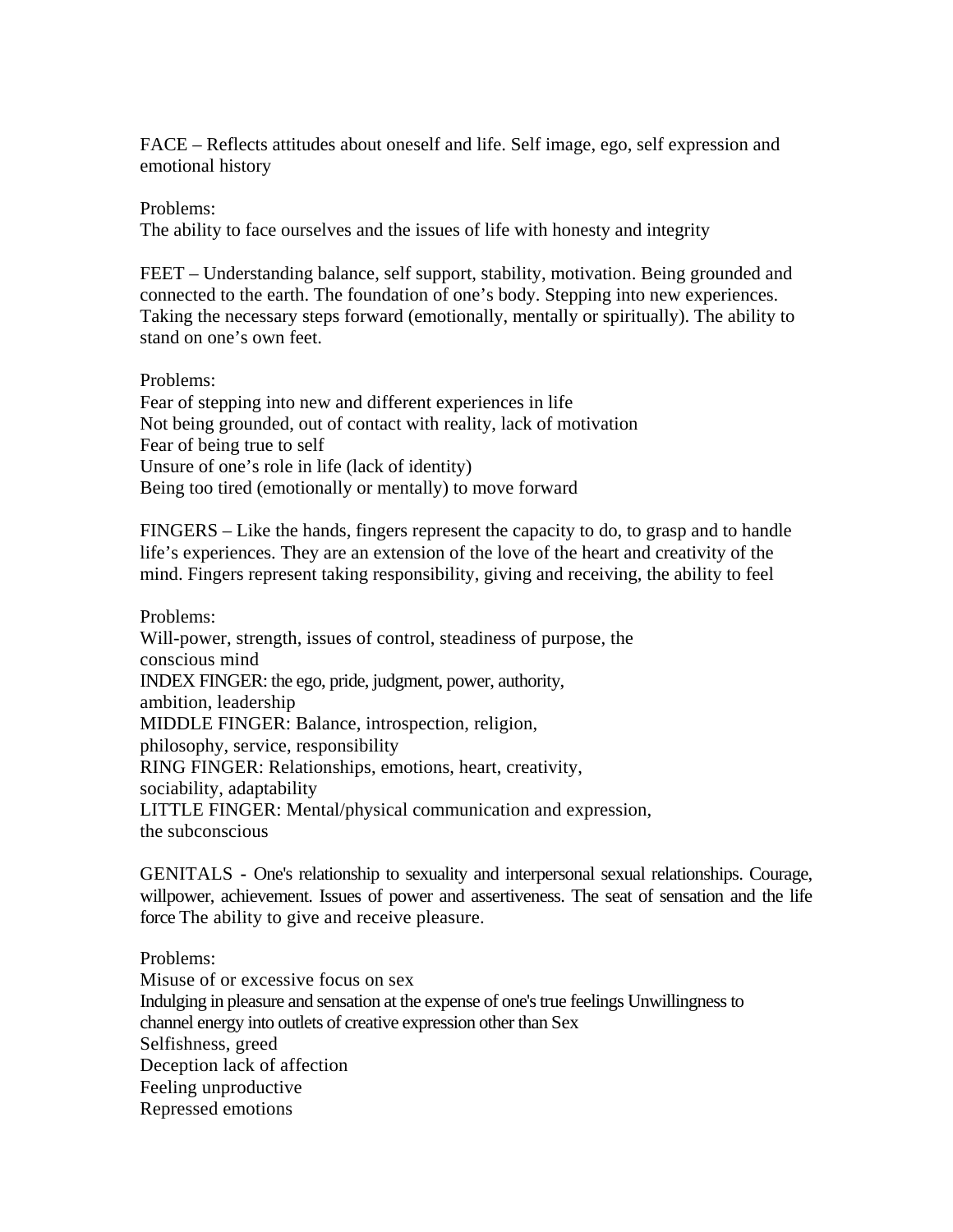Guilt associated with sex; anger towards or attempting to punish one's partner; fear of "letting go" lack of spontaneity in life Inability to fully surrender to the joys of passion and pleasure

GLANDS **-** Vitality, energy, enthusiasm. Our glands secrete hormones that keep the body/mind system balanced and healthy. These hormones reflect our attitudes and responses toward ourselves and life. Our attitudes and responses are "secreted" directly into the bloodstream.

### Problems**:**

Unbalanced attitudes (overly restricted and/or excessive) Too much focus on certain aspects of life while neglecting other issues that need attention (lack of wholeness and integration)

HANDS/ARMS **-** The capacity to "embrace" and "grasp" life and its experiences. The hands and arms are an extension and expression of the love of the heart. Communication, creativity. The ability to "feel." Reaching for goals. Taking hold of one's life ( taking responsibility). The ability to give and receive.

Problems: Withholding the expression of love, unwillingness to feel Feeling incompetent or insecure Avoiding one's responsibilities and transferring them onto others Lack of initiative Feeling overwhelmed (unable to "hold on") Failure to give and/or receive what one is capable of giving and receiving

HEAD,- Represents the way we think about ourselves. The head has the position of authority over the body. It is the directing force, which synthesizes information from the various levels of our perception and integrates that information into a unified and balanced life plan.

Problems: Decisions, wisdom, faith, will and intellect Conscious thoughts not in alignment with love and wisdom Uses intellect to escape from feelings Lack of faith and trust in Divine Intelligence Overly attached to personal objectives Being too willful and/or obstinate Being overly critical toward oneself or others Feeling pressured What you consciously think and speak affects organs in the head area, throat and jaw. The source of true wisdom is found in the heart Intellect without the illumination of love is not wisdom

HEART - The seat of our true Inner Self. The doorway of spiritual illumination. The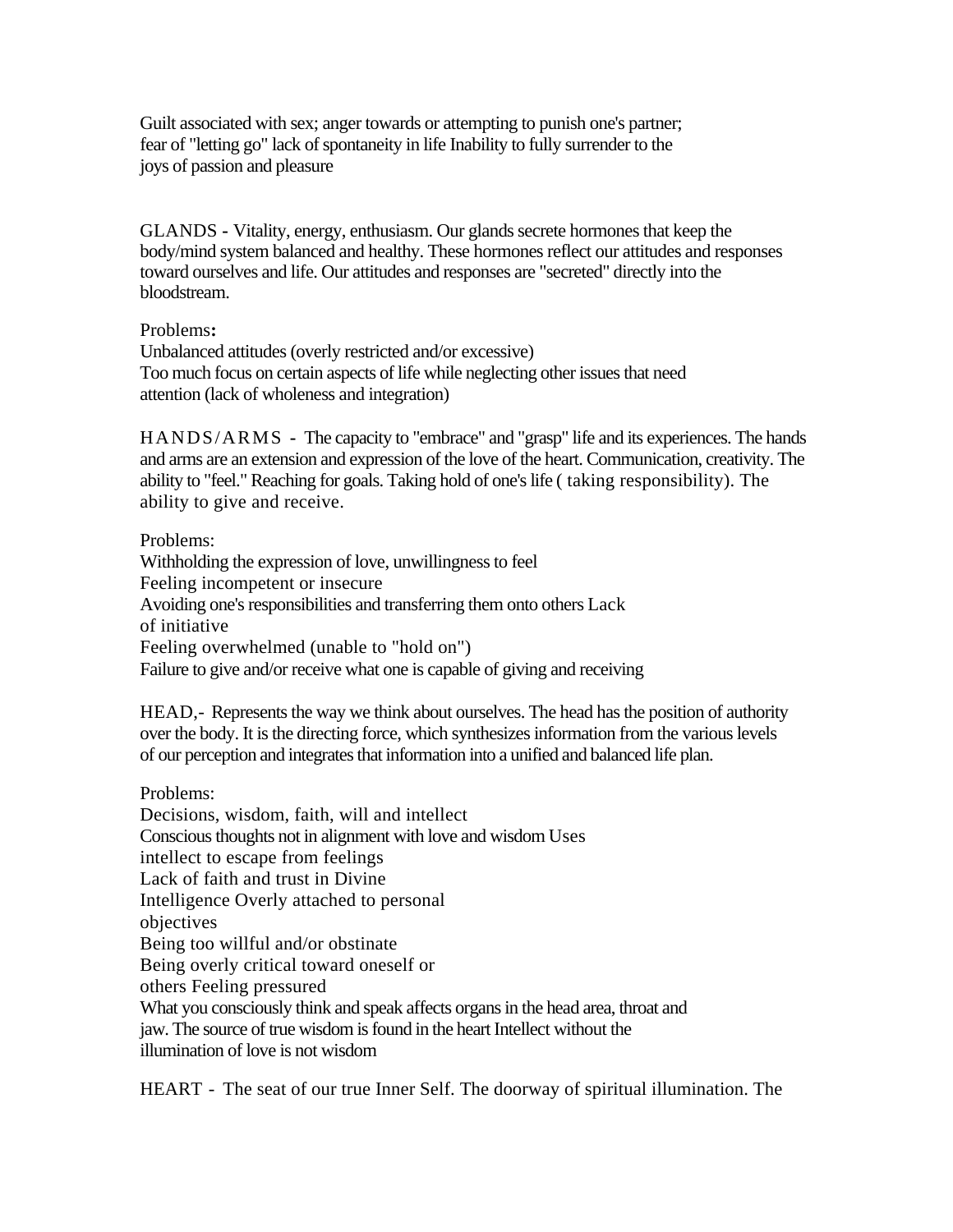center through which we express our capacity for deep feeling, nurturing, unconditional love, affection, forgiveness, compassion and sensitivity for oneself, others, and life. Closely associated with our desires.

## Problems:

Fear of being hurt, insecurity, feeling unloved, broken-hearted, defeated Putting up barriers in an attempt to protect oneself, shutting out the lifegiving power of love, arrogance, insensitivity, intolerance, misplaced affections and/or feeling burdened with responsibility Emotions such as hate, fear, resentment, and lack of forgiveness can block the flow of vitality in the heart area

IMMUNE SYSTEM **-** Represents strength, vitality, and enthusiasm on the physical, emotional, and mental levels. Issues related to vulnerability. A strong immune system indicates a healthy level of self-esteem and enthusiasm for life.

Suppression:

Resistance to being open and vulnerable

Lack of enthusiasm for life, feeling that life is not exciting or worth living Feeling

"down" on oneself

Being too critical of self or others from lack of self-esteem

Negative/destructive thinking

Anxiety/stress due to one's inability to create positive and peaceful experiences

Feelings of being "attacked", "beaten down", "defenseless", "defeated" It takes tremendous energy to maintain psychological defenses to avoid feeling vulnerable so to this lowers one's immunity Total honesty and vulnerability is the only true strength

JOINTS - Joints suggest "flexibility" and ease of movement in body/ mind.

## Problems:

A loss of flexibility in one's attitudes and opinions (too "rigid" and "Stiff") One's body/mind becoming "bound" with the "rigidity" of skepticism and/or criticism

Unwilling to surrender to the flow of life, feeling "disjointed;" trying to overpower, or feeling overpowered by another person's will

KIDNEYS **-** The ability to "flow' with life and allow life to flow through us. Issues related to elimination; "filtering out" and letting go of that which is unnecessary. Issues associated with relationships. The kidneys are extremely sensitive to emotional stress, and will reflect one's tension/anxiety in impaired functioning.

## Problems:

Indecisiveness; being too forceful

Repressed anger, feelings of shame; intolerance and/or hostility; emotional stress from relationships; emotional pain, fear of being alone, obsessive thinking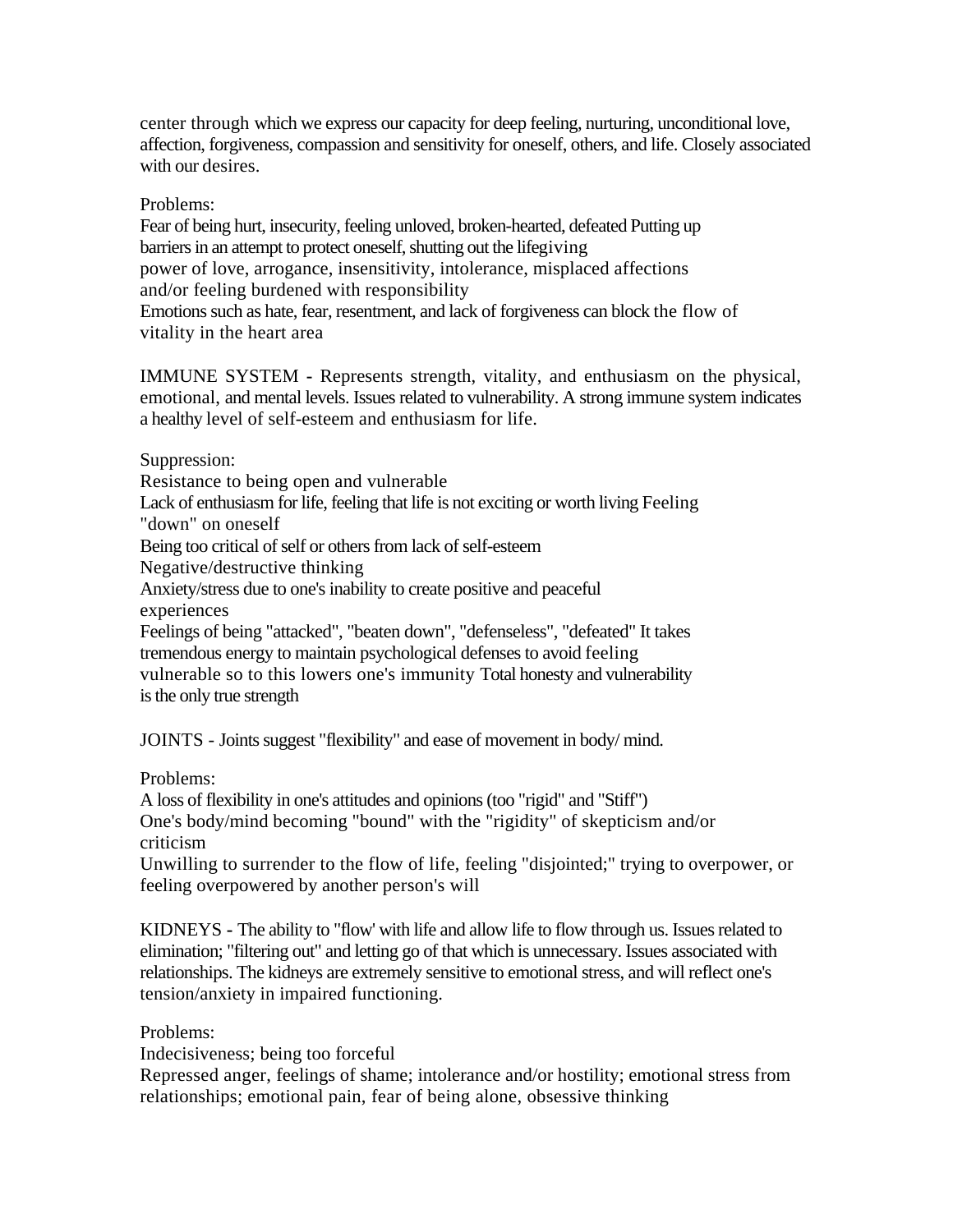KNEES **-** The ability to bend and be flexible in one's attitudes. Grounding, self-support, stability. The ability to flow with and adapt to the motions and movements of life's changing experiences.

Problems: A need to be more humble or flexible in one's attitudes (refusing to "bend") False pride Resistance to change/progress

LEGS/THIGHS **-** Moving forwards in life. Progress, strength, power, balance, confidence. Our grounding contact with the Earth. The ability to support ourselves. Our legs/thighs carry us on into new experiences and help us carry the weight of life's pressures.

Problems:

Feeling unable to move or carry on

A lack of strength and/or self-confidence Not feeling powerful or strong enough Lack of initiative

Feeling unsupported Not being grounded Fear of progress and/or change

LIVER **-** The liver is the hardest working organ in the body. It is related to our desires and emotions.

Problems:

Suppressed anger

Prolonged bitterness Envy; hostility; unhealthy desires; selfish motives; feelings of despair/distress Feeling helpless/hopeless/incapable

LUNGS **-** The lungs are closely associated with the heart, and reflect taking in the "vital breath of life, which is love. Openness, spontaneity, inspiration.

Problems: Lack of self-esteem, emotional repression Resistance to accepting love Stress associated with relationships Feeling unappreciated; selfishness Resentment; anger Grief for others or self Stifled expression of one's potential or capacity Lack of inspiration and/or spontaneity Too much stress/anxiety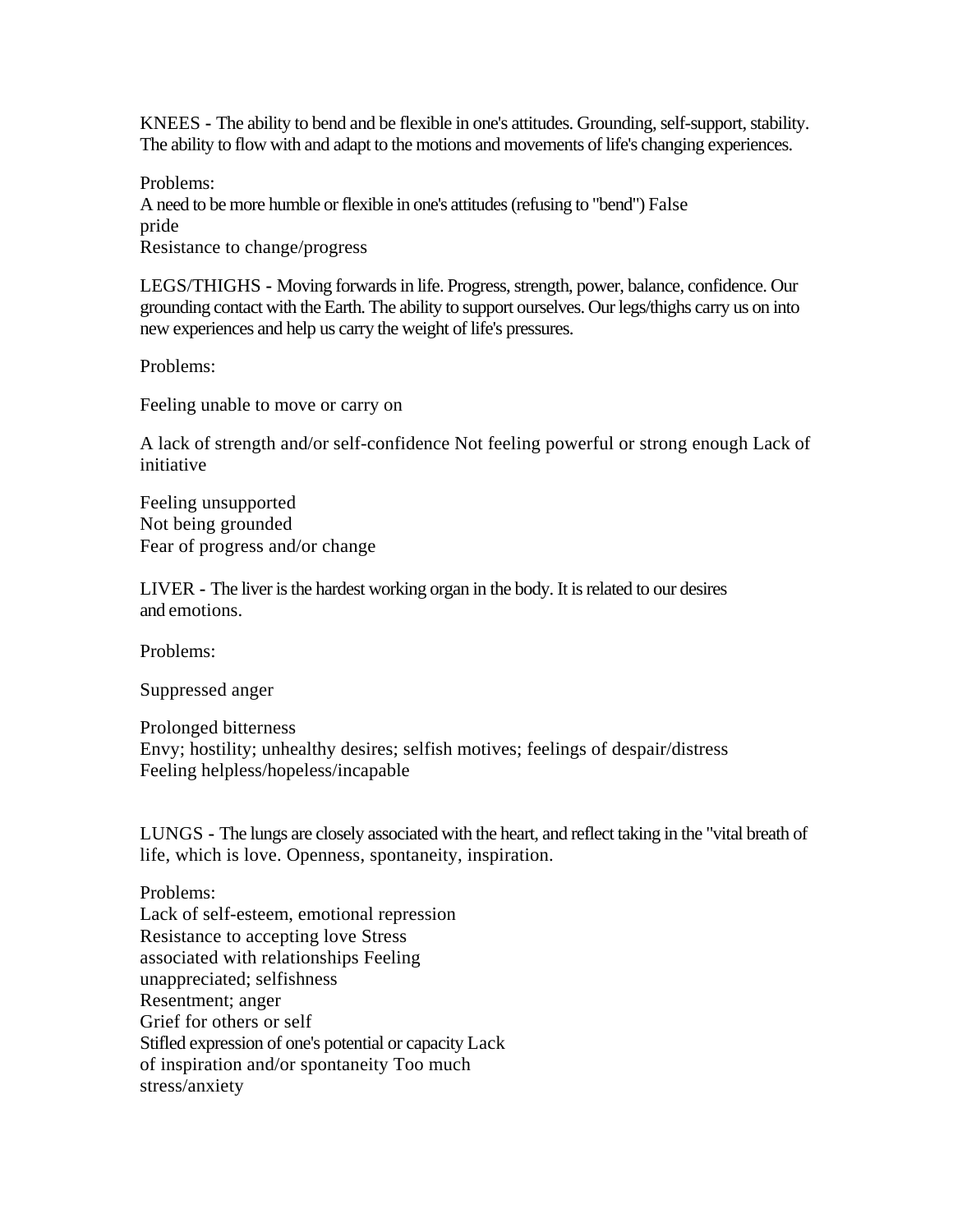LYMPHATIC SYSTEM **-** Allowing life to flow through us, releasing that which is unnecessary, and bringing nourishment to cells, tissues, and organs. Restriction of emotional energy will produce a corresponding restriction of lymphatic flow.

Problems: Being "uptight" feeling burdened and/or confused Inability to flow with life's changes Feeling hindered or restricted Impacted/unresolved emotional issue

MOUTH/JAW/TONGUE - The verbal channel/pathway for our mental, emotional, and spiritual expression. Issues related to nourishing and supporting our selves and to acquiring possessions. Taking in and assimilating new ideas/food. The creative power of the spoken word, which can glorify or condemn, heal or hurt.

Problems: Indulgence in malicious gossip, lying, constant complaining and/or negativity in one's speech Stored tension from unexpressed feelings Fear of expressing and speaking up for oneself "Swallowed feelings ", such as held-back anger and/or rage, are often stored in the jaw

MUSCLES **-** The ability to move and express. The primary avenue for the physical expression of our desires. Will, power, strength.

Problems:

Attitudes that are overbearing, controlling, dominating, lack of will to move, change, express, or progress

NECK - A pathway through which our feelings move into expression as thoughts and words. The ability to be flexible in one's attitudes. The capacity to view things from various perspectives. Creative expression.

### **Problems:**

Unwillingness to acknowledge one's feelings Unexpressed creative forces, lack of communication Failure to see different sides of a situation Feeling overwhelmed Taking on too much responsibility ("a pain in the neck"). A stiff neck can reflect rigidity in one's outlook on life

PANCREAS **-** The capacity to take in, assimilate, and balance the sweetness of life. Uncertainty, worry, mental confusion, anger, hostility, bitterness, and/or resentment can take the "sweetness" out of one's life and the blood resulting in imbalances in this area.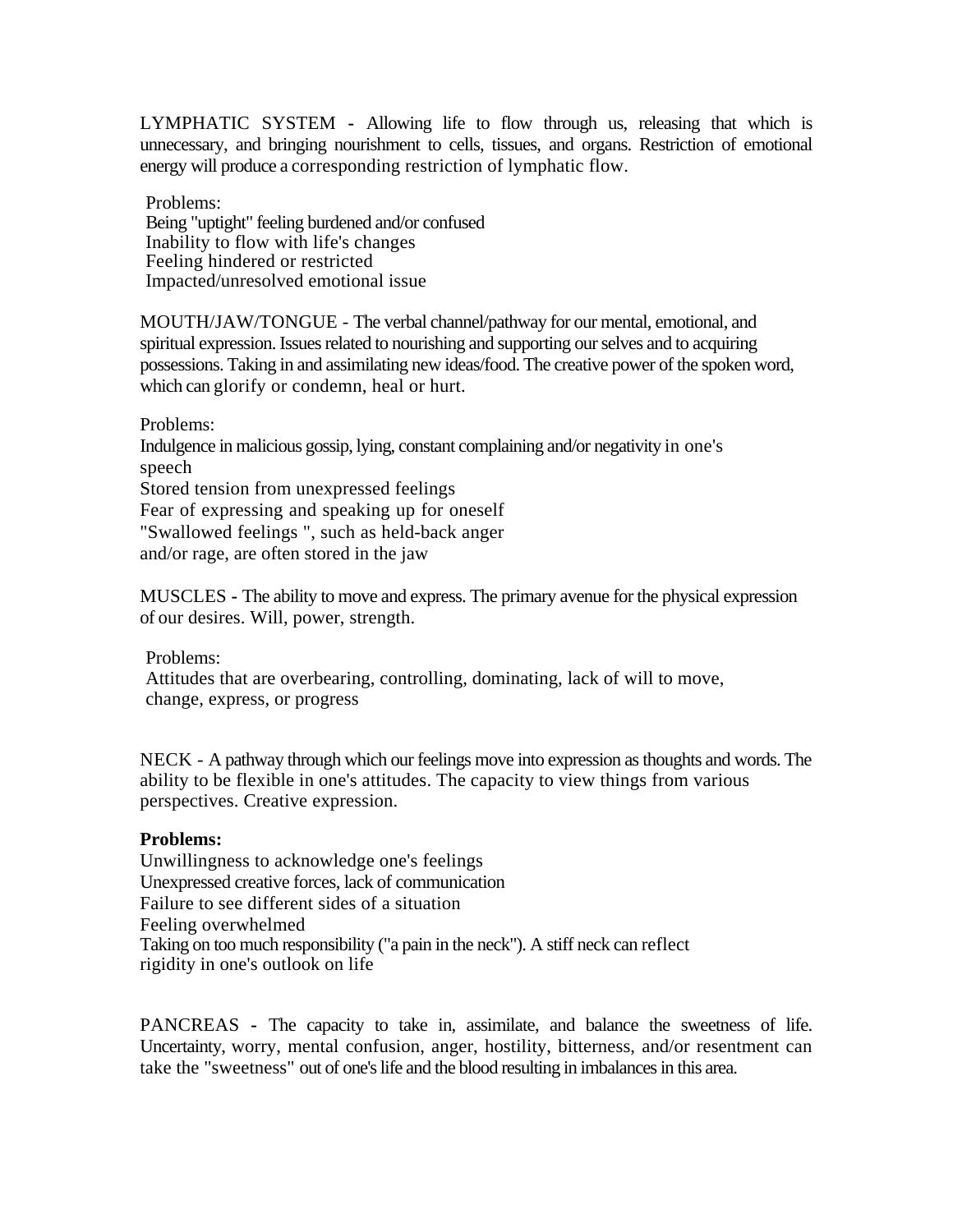Problems: Issues of rejection and abandonment Feeling unaccepted; self-pity Sorrow; feeling deprived of the "sweet" things in life Inability to handle/assimilate the sweetness/beauty of life Loneliness Trying to hold onto life too tightly

SHOULDERS **-** Responsibility ("shouldering it"). Self-esteem.

Problems:

Feeling that one's responsibilities are a burden "Souldering" a false sense of responsibility; carrying the weight of someone else's expectations or demands Withholding the expression of love

Tension/stress

Fear of expressing oneself

Insecurity/lack of self-esteem

SKIN **-** Related to one's self-image. Individuality, sensitivity and feeling. Issues related to elimination (letting things go).

Problems: Anger (against oneself or another) Fear; anxiety/restlessness

Lack of fulfillment; feeling "irritated" about something or someone. Pimples and boils can represent anger boiling up from inside, unexpressed emotions surfacing

STOMACH **-** The ability to discern, choose, digest, and properly assimilate life's experiences recognizing what is beneficial and what is not. Being critical/judgmental of others or self will affect the stomach. The stomach is a very sensitive organ which reflects even our most subtle feelings.

Problems: Emotional upsets, worries, anxiety, fear, discontent Impatience Repressed feelings

Feeling that one has been treated unjustly; inability/resistance to assimilate and process life's experiences

THROAT **-** The center of creativity and expression. The power of the spoken